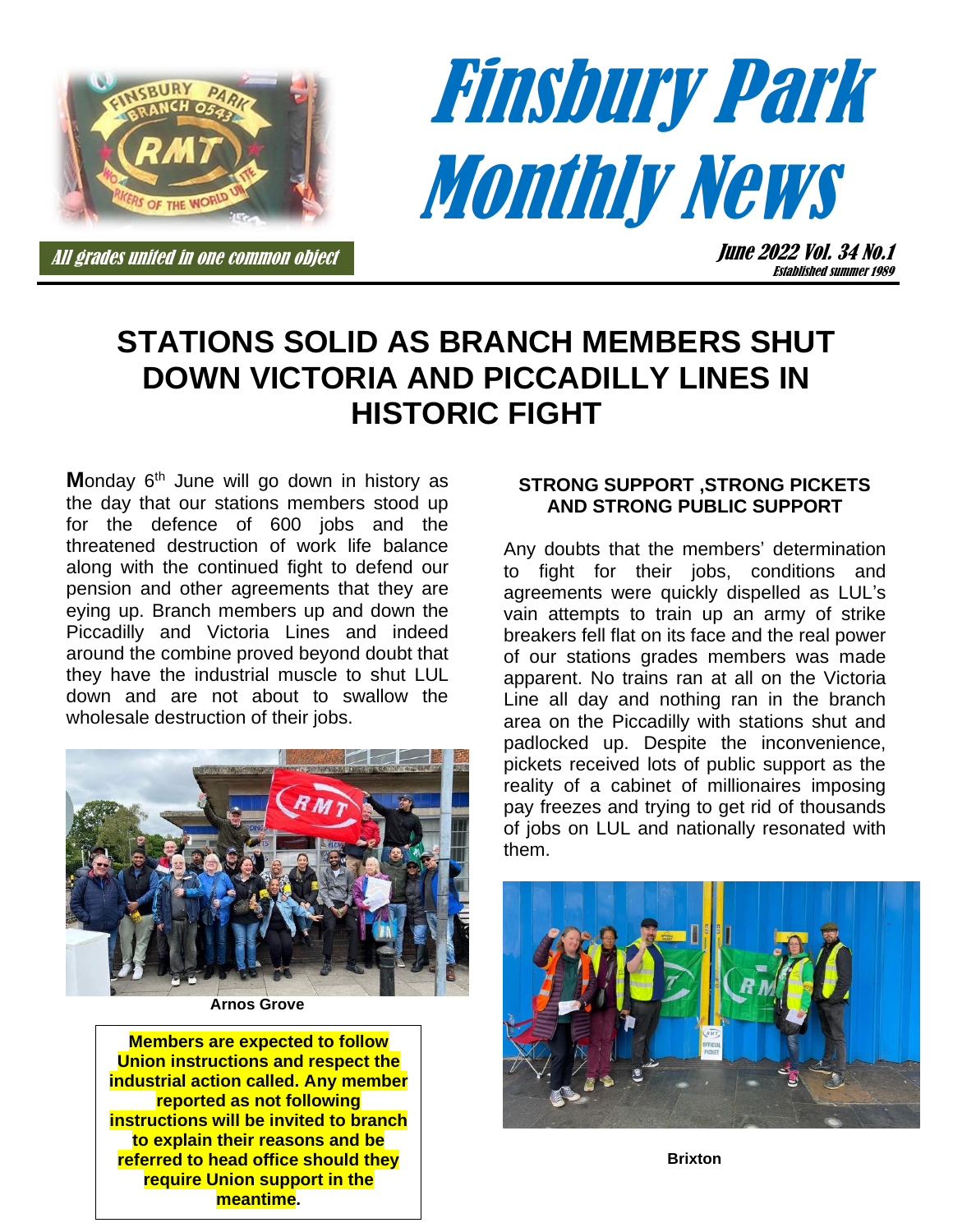# **ALL LUL MEMBERS CALLED OUT ON 21ST JUNE AS RMT LEADS HISTORIC RAILWAY STRIKE IN DEFENCE OF OUR JOBS, CONDITIONS AND AGREEMENTS**

With the Tory government hell bent on destroying the railway industry and ripping up hard won agreements, asking us to pay for their incompetence through pay freezes and attacks on our jobs and conditions the 21<sup>st</sup> of June will see the first national railway strike affecting all grades since the 1980s.



**Leicester Square**

#### **OVERTIME BAN BITES**

Many stations have been closed in the branch area since the calling of the overtime ban and members are congratulated for supporting this action which proves how understaffed the system is now without taking more jobs out.



**Highbury and Islington**

#### **STAND STRONG AND TOGETHER – SUPPORT THE PICKET LINES**

As you can see there was strong support for the last strike and there is a saying that the longer the picket line the shorter the dispute. Please speak to your rep to let them know where you can picket. They tend to be lively and are a great chance for you to speak to each other and find out what is happening with the dispute. Even if it is for an hour, it helps give management the message that we are RMT and we are not laying down and letting them walk all over us.



**Victoria**

### **STRIKE ON TUESDAY 21ST JUNE 2022**

**All RMT members on LUL are instructed not to book on for any duty commencing after 00:01 on 21 June 2022 until 23:59 on 21 June 2022.**

**The overtime ban for stations members remains in place but is suspended for the duration of the strike on 21st only to comply with the law.**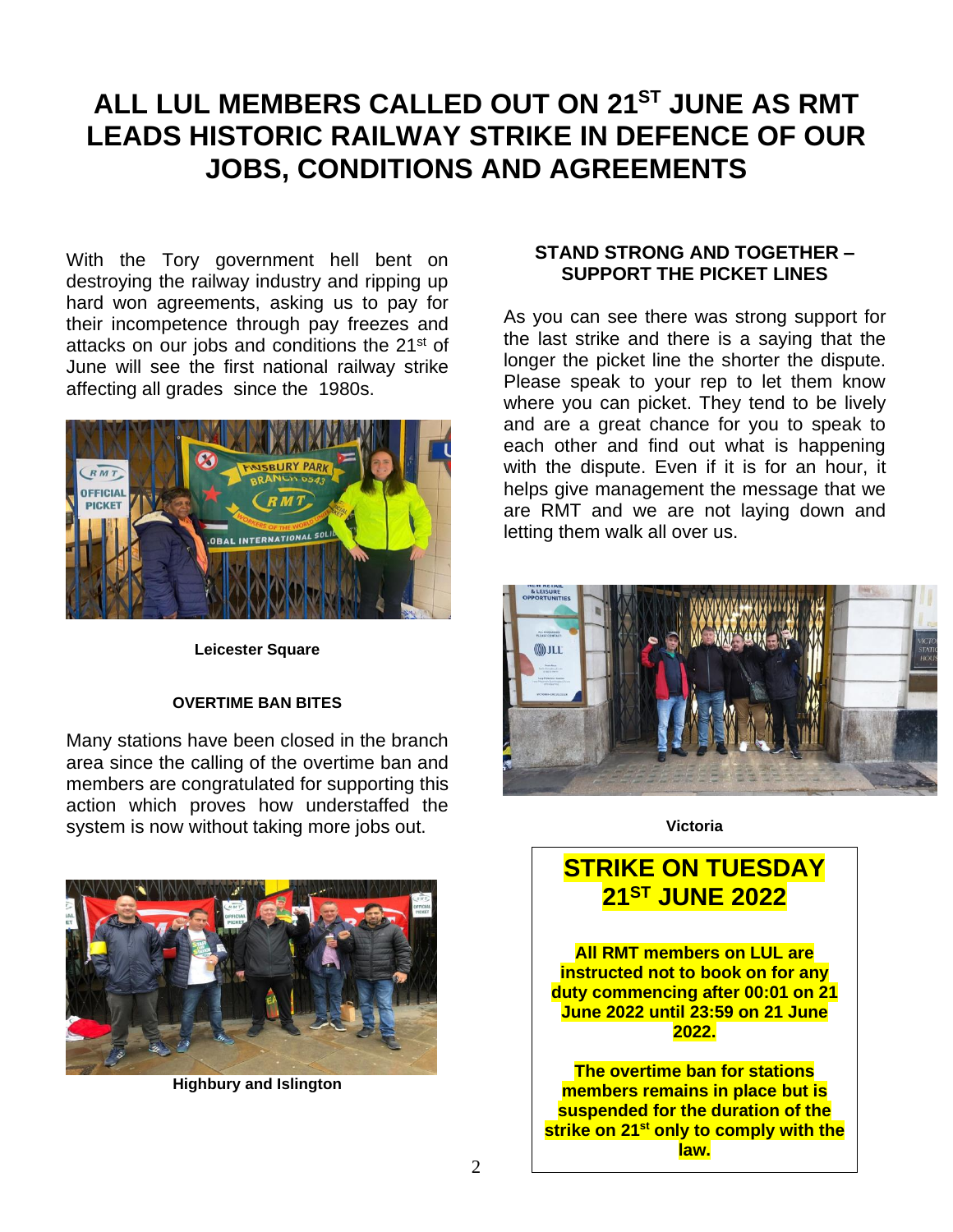# **VICTORIA LINE DRIVER SENT TO LDI FOR RAISING SAFETY CONCERNS**

One of the Victoria Line's longest serving drivers is being sent to a Local Disciplinary Interview (LDI) just having hundreds of pounds deducted from his salary for the heinous crime of insisting on safely departing from Vauxhall station and flagging up that the platform had been erroneously categorised as B when it should have been an A.

#### **SAFETY IMPROVED BUT DRIVER IS DISCIPLINED**

It is clear that LUL have been endangering safety at Vauxhall for many years and when this issue was flagged up by our driver, they dragged their heels in even looking at the safety concern. It took the intervention of senior safety reps to get them to look at and finally concede that it was unsafe and needed to be recategorized.

Perhaps the fact that the procedure for Category A platforms when you can't see the full platform requires a member of station staff to help with assisted dispatch was a factor in management being reluctant to take this issue seriously at a time that they are trying to strip out 600 stations jobs?

#### **TARGETED AND BULLIED**

It was reported at the branch that control room staff were ridiculing the actions of our member whilst he was carrying out safe actions to prevent death or serious injury. It seems that LUL are more interested in carrying out a vindictive campaign of bullying and harassment of our long-standing activist who has held a number of positions in the union in the past including local safety rep at Seven Sisters. This seems to be more of who he is rather than the issues in play here.





*The drivers eye view(above) and the platform being changed to the correct category(right).*

#### **THE HARASSMENT CONTINUES**

Bizarrely it seems that management are not content with the current level of bullying and have now suspended our member from work and are carrying out a further "fact finding" interview with him with the clear intent of escalating the disciplinary action against him. Our member had made it clear that he is willing to pick up and drive trains, but he just wishes to have a follow up meeting to discuss the outcome of the safety concerns he has raised. Rather than following this reasonable course of action management seem intent on punishing our member and potentially threatening to sack him.

#### **SOLIDARITY WINS**

One thing that can be guaranteed by being a member of the RMT is that we will not tolerate the bullying and targeting of our members for raising safety concerns. Our member will be given full support from one of the largest traffic branches on London Underground with experienced Activists, Reps and union Officers including an assistant general secretary and a number of full-time reps.

#### *Pick a fight with Finsbury Park branch and you'll know you've been in a fight!*